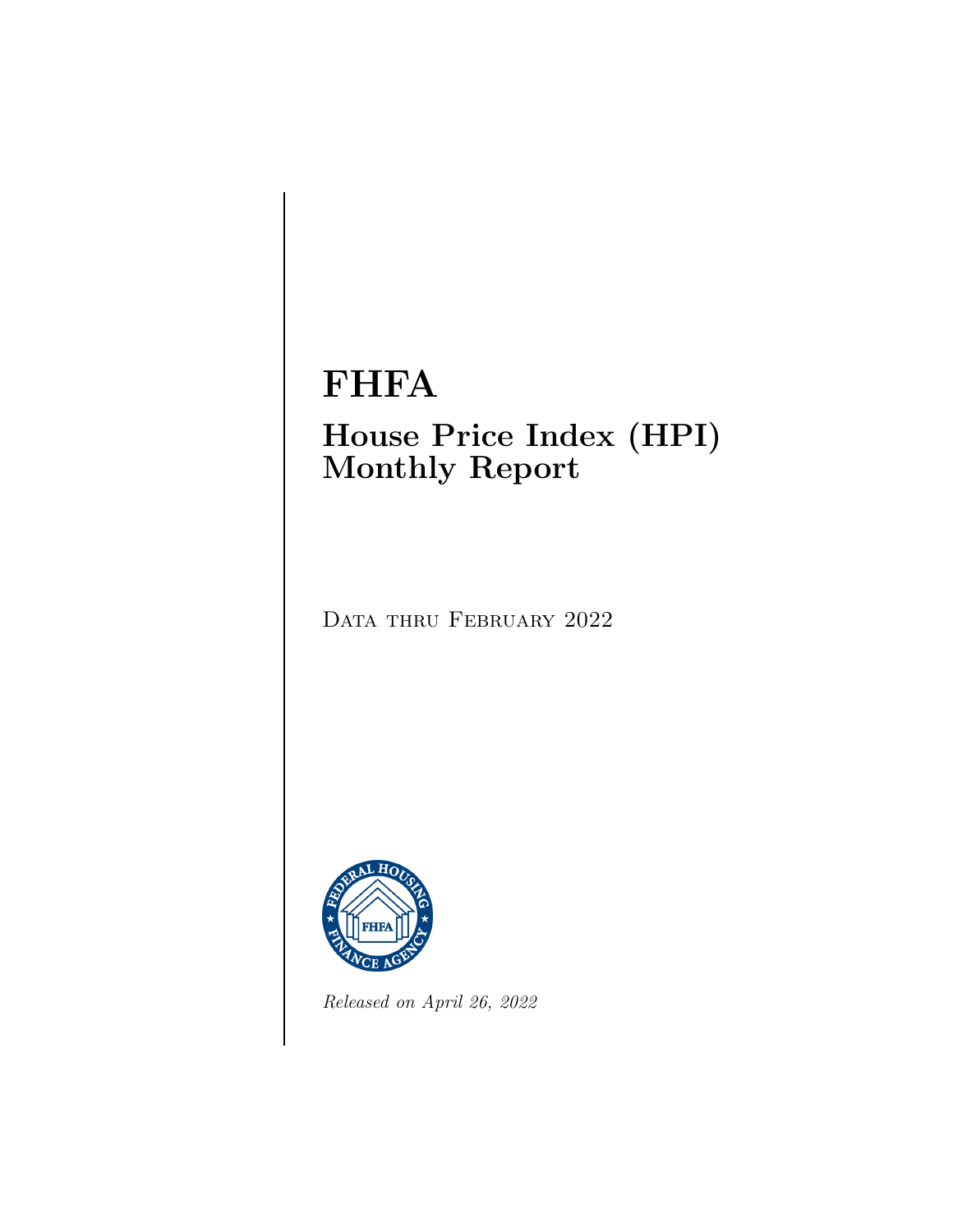## FHFA HPI report contents

|                                                                                   | Page           |
|-----------------------------------------------------------------------------------|----------------|
| Monthly press release                                                             |                |
| Visualizing trends in house prices                                                |                |
|                                                                                   | -3             |
| Time series of national price change relative to the peak                         | $\overline{4}$ |
| Bar charts of twelve-month price changes for census divisions $\dots \dots \dots$ |                |
| Tabulating trends in house prices                                                 |                |
|                                                                                   |                |
| Further background information                                                    |                |
|                                                                                   | -9             |
| FHFA HPI release dates for 2022                                                   | 10             |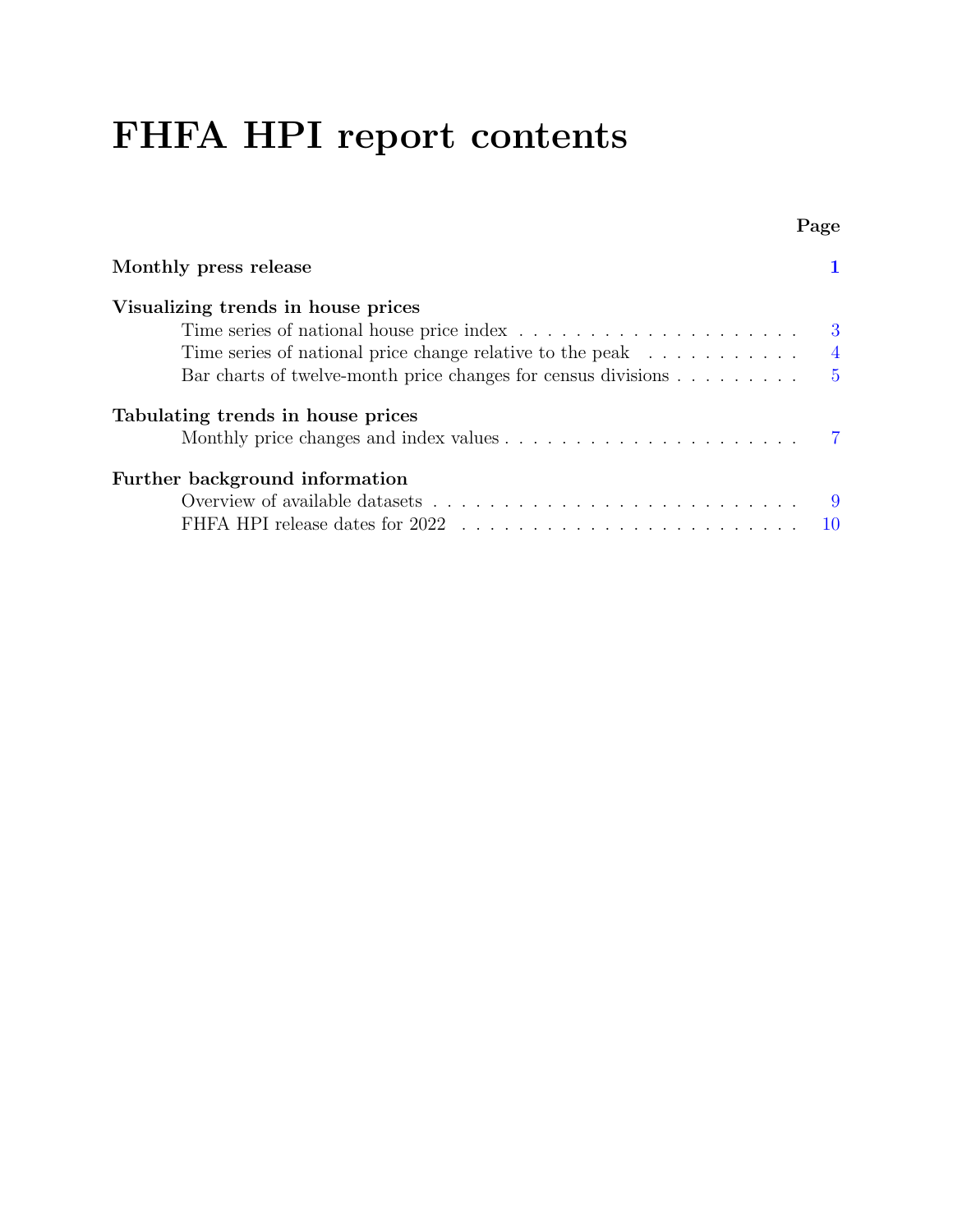#### <span id="page-2-0"></span>**FEDERAL HOUSING FINANCE AGENCY**



April 26, 2022

For Immediate Release **Contact:** Adam Russell Adam.Russell@FHFA.gov

#### **FHFA House Price Index Up 2.1 Percent in February; Up 19.4 Percent from Last Year**

**Washington, D.C.** – House prices rose nationwide in February, up 2.1 percent from the previous month, according to the latest Federal Housing Finance Agency House Price Index (FHFA HPI®). House prices rose **19.4 percent** from February 2021 to February 2022. The previously reported 1.6 percent price change for January 2022 remained unchanged.

For the nine census divisions, seasonally adjusted monthly house price changes from January 2022 to February 2022 ranged from +**1.3 percent** in the East North Central division to +**2.9 percent** in the South Atlantic division. The 12-month changes ranged from +**15.3 percent** in the East North Central division to +**24.3 percent** in the Mountain division.

"House prices rose to set a new historical record in February," said Will Doerner, Ph.D., Supervisory Economist in FHFA's Division of Research and Statistics. "Acceleration approached twice the monthly rate as seen a year ago. Housing prices continue to rise owing in part to supply constraints."

The FHFA HPI is the nation's only collection of public, freely available house price indexes that measure changes in single-family home values based on data from all 50 states and over 400 American cities that extend back to the mid-1970s. The FHFA HPI incorporates tens of millions of home sales and offers insights about house price fluctuations at the national, census division, state, metro area, county, ZIP code, and census tract levels. FHFA uses a fully transparent methodology based upon a weighted, repeat-sales statistical technique to analyze house price transaction data.

FHFA releases HPI data and reports on a quarterly and monthly basis. The flagship FHFA HPI uses nominal, seasonally adjusted, purchase-only data from Fannie Mae and Freddie Mac. Additional indexes use other data including refinances, FHA mortgages, and real property records. All the indexes, including their historic values, and information about future HPI release dates are available on FHFA's website: https://www.fhfa.gov/HPI.

FHFA will release its next HPI report on May 31, 2022, including data for the first quarter of 2022 and monthly data for March.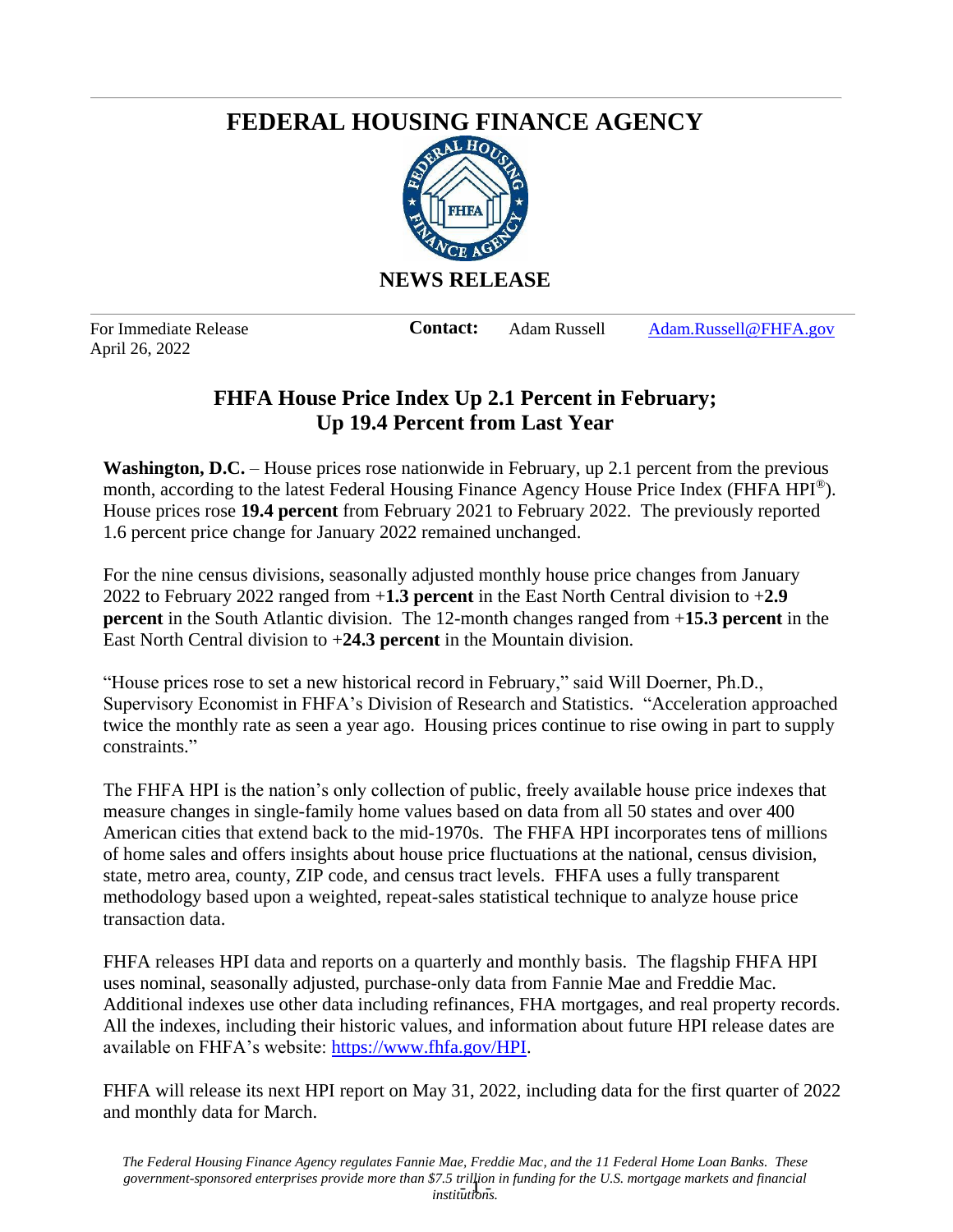# Visualizing trends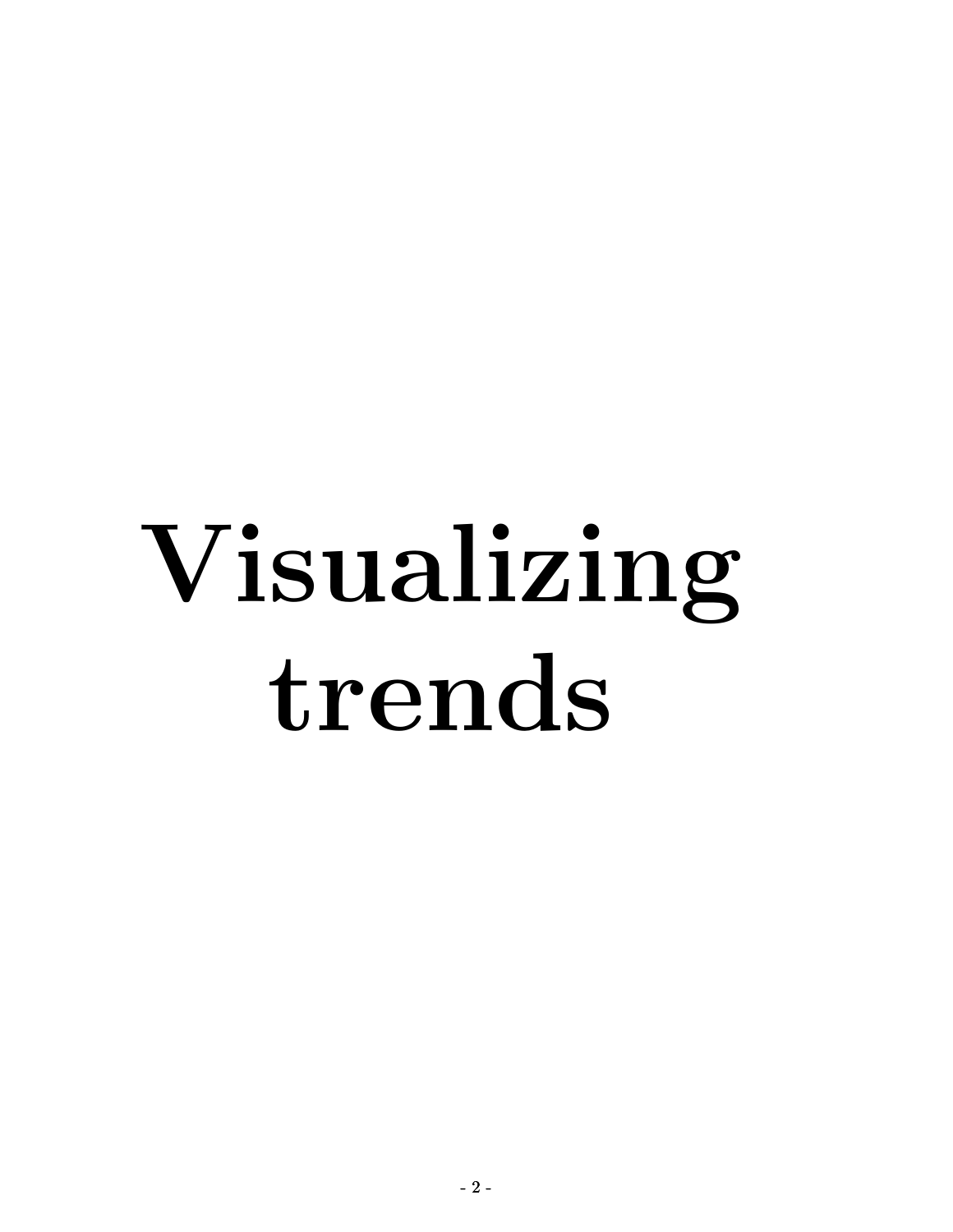#### <span id="page-4-0"></span>**Monthly House Price Index for U.S. from January 1991 - Present**

Purchase-Only FHFA HPI $^\circledast$  (Seasonally Adjusted, Nominal)

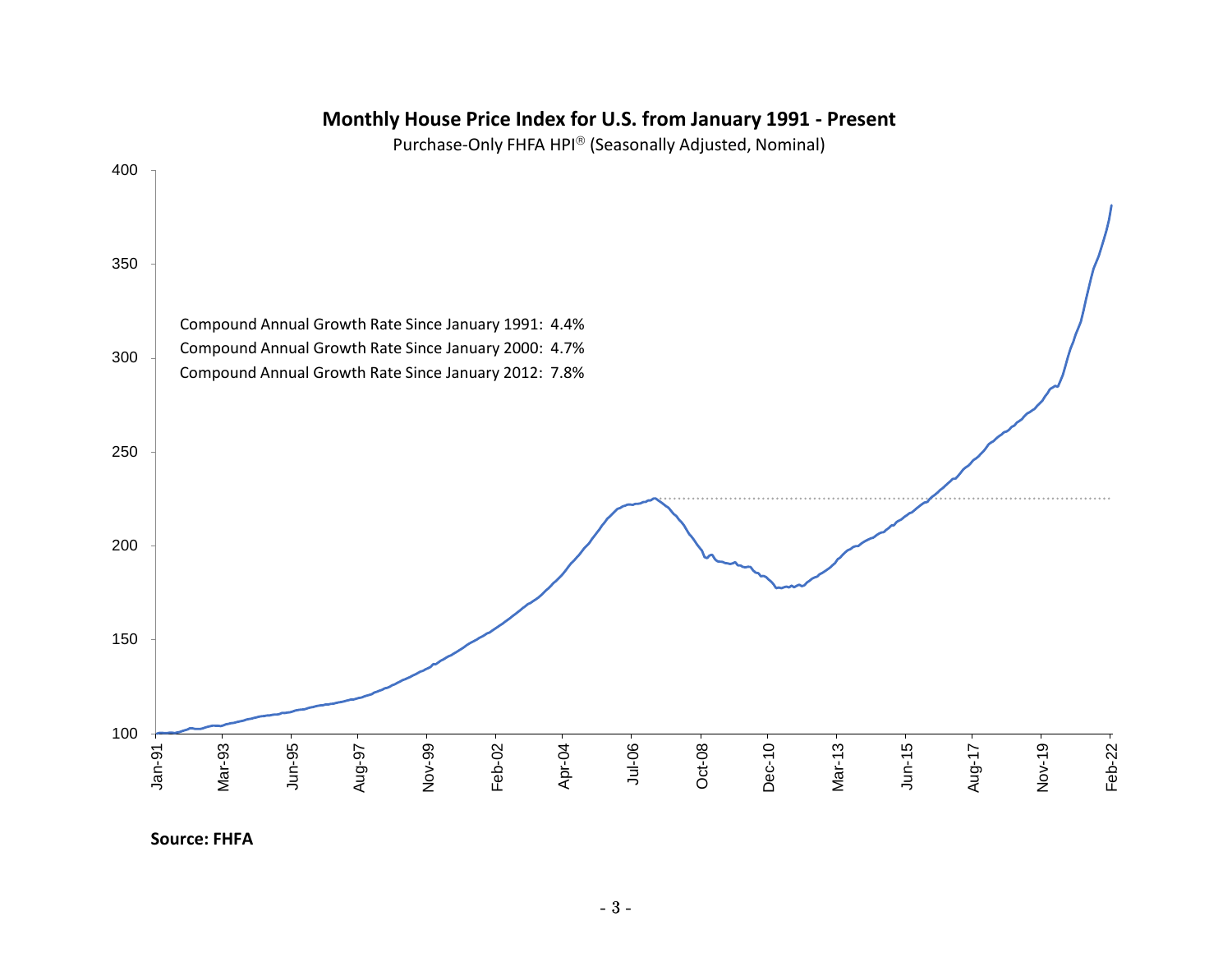

#### <span id="page-5-0"></span>**Cumulative Seasonally Adjusted Price Change Relative to the April 2007 Peak for the U.S.**

Purchase-Only FHFA HPI<sup>®</sup> (Seasonally Adjusted, Nominal)

**Source: FHFA**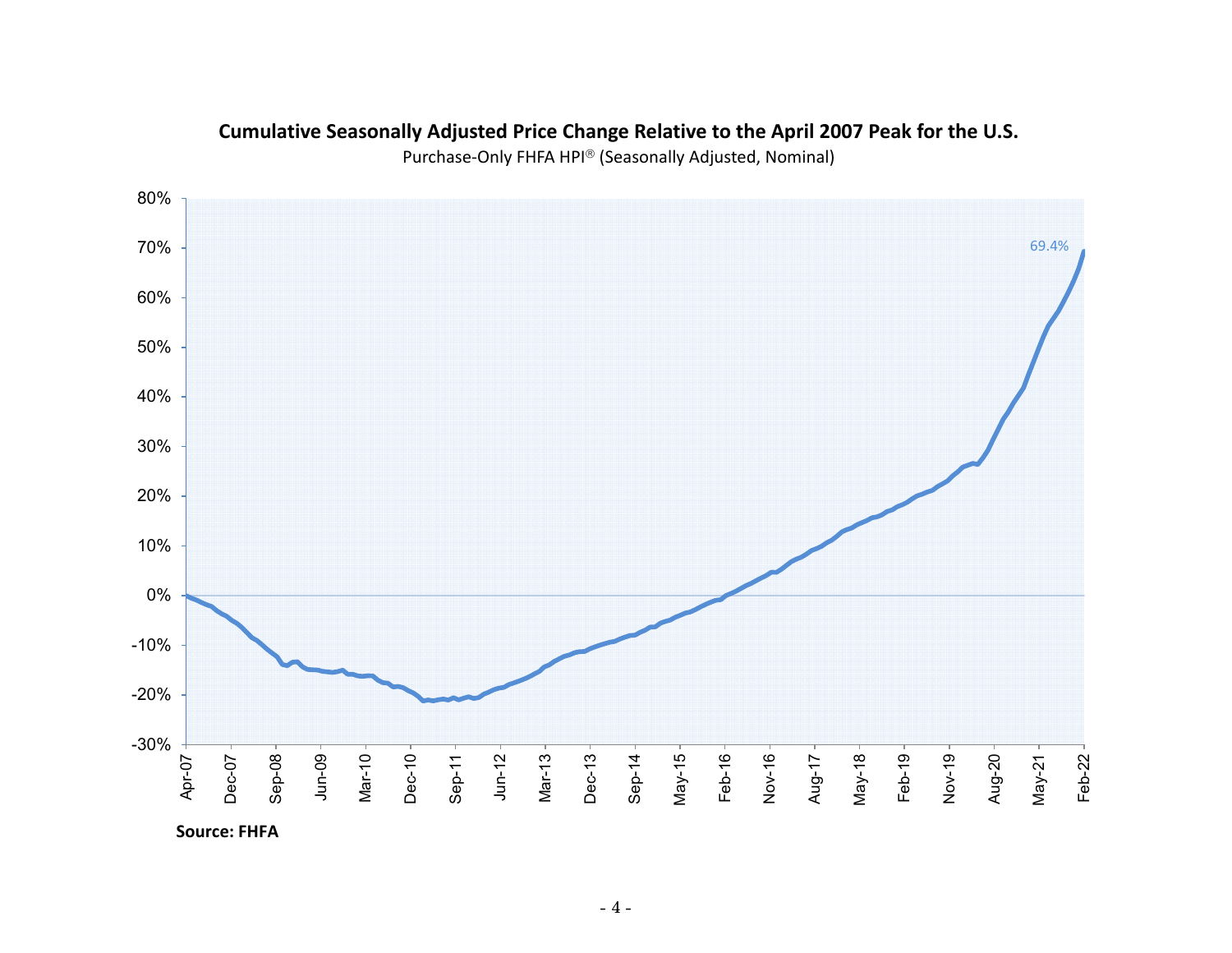

#### <span id="page-6-0"></span>**Twelve‐Month Price Changes – Prior Year vs. Most Recent Year**

Purchase-Only FHFA HPI® (Seasonally Adjusted, Nominal)

**Source: FHFA**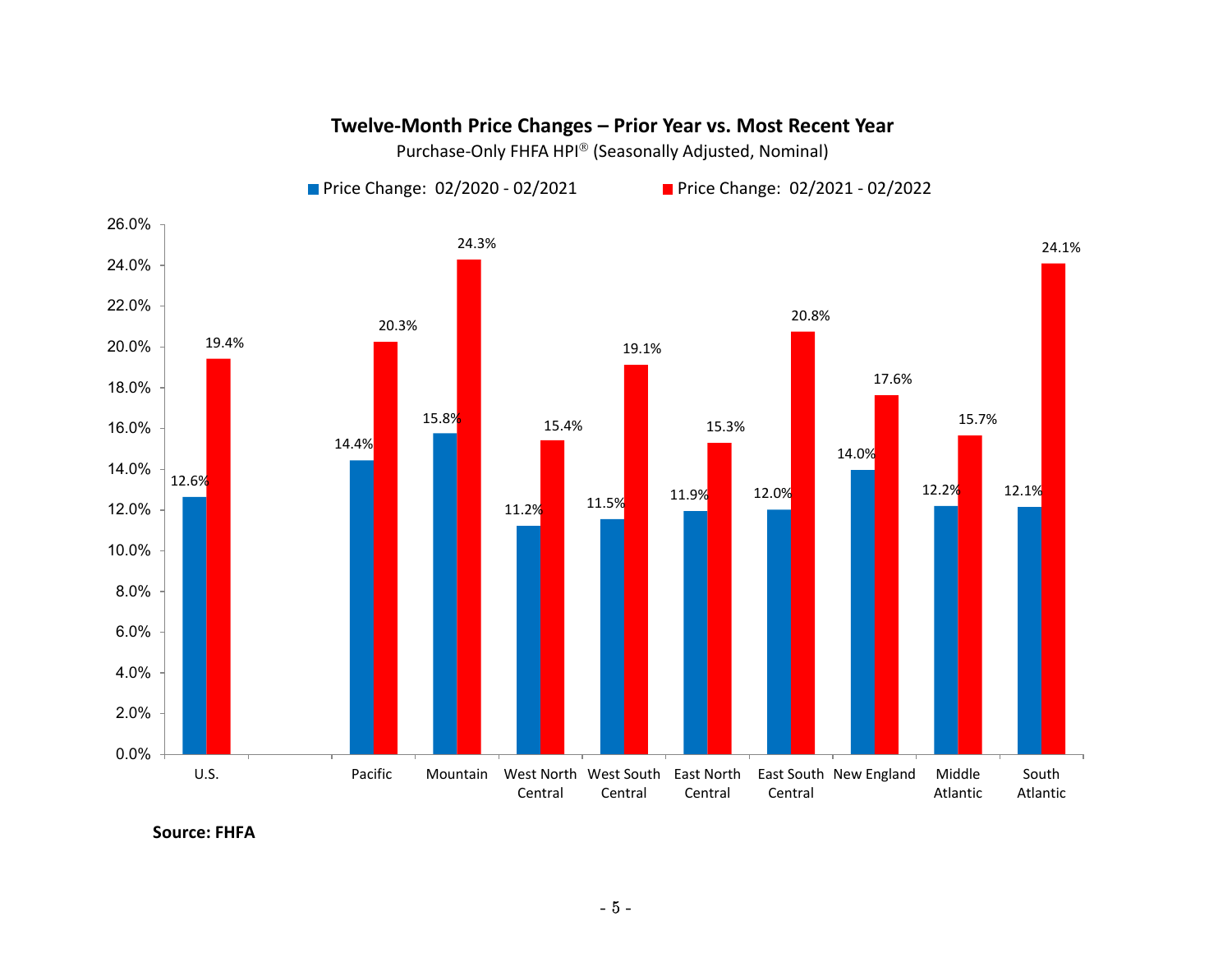# Tabulating trends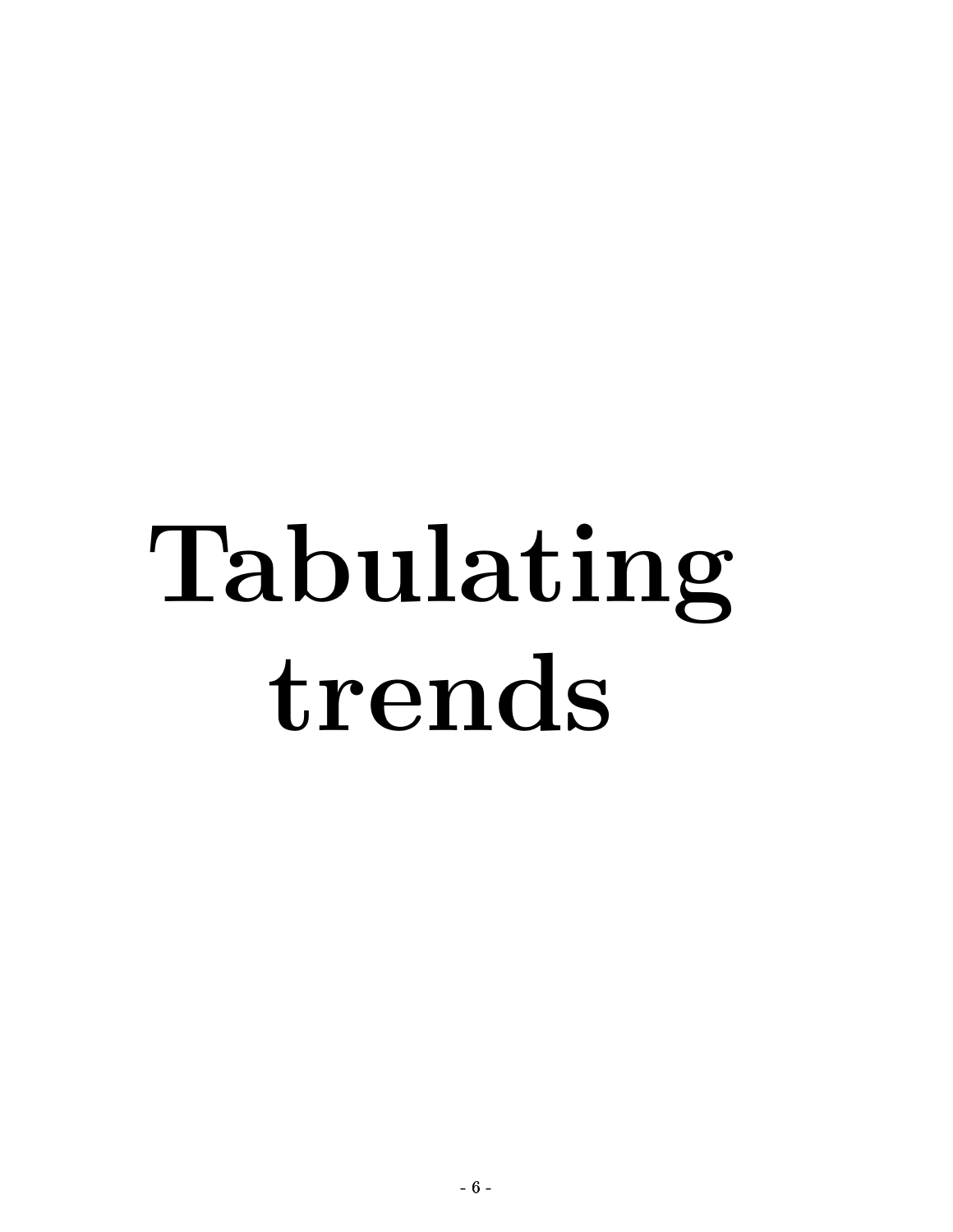#### <span id="page-8-0"></span>**Monthly Price Change Estimates for U.S. and Census Divisions**

Purchase-Only FHFA HPI<sup>®</sup> (Seasonally Adjusted, Nominal)

|                                                                      |                                                                            |         | .        |            | 000001101177010101001, 190111111011 |            |                   |            |               |          |
|----------------------------------------------------------------------|----------------------------------------------------------------------------|---------|----------|------------|-------------------------------------|------------|-------------------|------------|---------------|----------|
|                                                                      | <b>U.S.</b>                                                                | Pacific | Mountain | West North | <b>West South</b>                   | East North | <b>East South</b> | <b>New</b> | <b>Middle</b> | South    |
|                                                                      |                                                                            |         |          | Central    | Central                             | Central    | Central           | England    | Atlantic      | Atlantic |
| Jan 22 - Feb 22                                                      | 2.1%                                                                       | $1.7\%$ | $2.4\%$  | 2.1%       | 2.0%                                | 1.3%       | 1.5%              | $2.2\%$    | $2.4\%$       | 2.9%     |
| Dec 21 - Jan 22                                                      | 1.6%                                                                       | 1.8%    | 1.6%     | 1.3%       | 1.2%                                | 1.3%       | 2.0%              | 0.5%       | 1.5%          | 2.0%     |
| (Previous Estimate)                                                  | 1.6%                                                                       | 1.7%    | 1.5%     | 1.3%       | 1.1%                                | 1.5%       | 2.0%              | 0.1%       | 1.4%          | 2.2%     |
| Nov 21 - Dec 21                                                      | 1.3%                                                                       | 1.5%    | 1.5%     | 1.5%       | 1.1%                                | 1.5%       | 0.8%              | 2.0%       | 0.9%          | 1.3%     |
| (Previous Estimate)                                                  | 1.3%                                                                       | 1.5%    | 1.4%     | 1.4%       | 1.1%                                | 1.5%       | 0.7%              | 2.2%       | 0.8%          | 1.2%     |
| Oct 21 - Nov 21                                                      | 1.3%                                                                       | 1.1%    | 1.4%     | 0.6%       | 1.3%                                | 1.1%       | 1.8%              | 0.9%       | 0.7%          | 2.0%     |
| (Previous Estimate)                                                  | 1.2%                                                                       | 1.0%    | 1.3%     | 0.6%       | 1.3%                                | 1.0%       | 1.8%              | 0.8%       | 0.7%          | 2.0%     |
| Sep 21 - Oct 21                                                      | 1.2%                                                                       | 1.6%    | 1.3%     | 0.9%       | 1.0%                                | 0.8%       | 1.8%              | 0.2%       | 1.1%          | 1.4%     |
| (Previous Estimate)                                                  | 1.2%                                                                       | 1.7%    | 1.3%     | 0.9%       | 1.0%                                | 0.8%       | 1.8%              | 0.2%       | 1.0%          | 1.3%     |
| Aug 21 - Sep 21                                                      | 1.0%                                                                       | 0.6%    | 0.6%     | 0.7%       | 1.8%                                | 1.0%       | 1.0%              | 1.8%       | 0.8%          | 0.8%     |
| (Previous Estimate)                                                  | 1.0%                                                                       | 0.4%    | 0.7%     | 0.7%       | 1.8%                                | $1.1\%$    | 0.9%              | 1.8%       | 0.8%          | 0.8%     |
| <b>12-Month Change:</b>                                              |                                                                            |         |          |            |                                     |            |                   |            |               |          |
| Feb 21 - Feb 22                                                      | 19.4%                                                                      | 20.3%   | 24.3%    | 15.4%      | 19.1%                               | 15.3%      | 20.8%             | 17.6%      | 15.7%         | 24.1%    |
| Monthly Index Values for Latest 18 Months: U.S. and Census Divisions |                                                                            |         |          |            |                                     |            |                   |            |               |          |
|                                                                      | Purchase-Only FHFA HPI® (Seasonally Adjusted, Nominal, January 1991 = 100) |         |          |            |                                     |            |                   |            |               |          |
|                                                                      | U.S.                                                                       | Pacific | Mountain |            | West North West South               | East North | <b>East South</b> | <b>New</b> | <b>Middle</b> | South    |
|                                                                      |                                                                            |         |          | Central    | Central                             | Central    | Central           | England    | Atlantic      | Atlantic |
| February-22                                                          | 381.4                                                                      | 452.4   | 566.7    | 360.1      | 388.3                               | 303.2      | 353.3             | 357.9      | 326.9         | 402.3    |
| January-22                                                           | 373.7                                                                      | 445.0   | 553.2    | 352.7      | 380.5                               | 299.3      | 348.1             | 350.3      | 319.2         | 391.0    |

|              | U.S.  | Pacific | Mountain | West North<br>Central | West South<br>Central | <b>East North</b><br>Central | East South<br>Central | <b>New</b><br>England | Middle<br>Atlantic | South<br>Atlantic |
|--------------|-------|---------|----------|-----------------------|-----------------------|------------------------------|-----------------------|-----------------------|--------------------|-------------------|
| February-22  | 381.4 | 452.4   | 566.7    | 360.1                 | 388.3                 | 303.2                        | 353.3                 | 357.9                 | 326.9              | 402.3             |
| January-22   | 373.7 | 445.0   | 553.2    | 352.7                 | 380.5                 | 299.3                        | 348.1                 | 350.3                 | 319.2              | 391.0             |
| December-21  | 367.9 | 437.0   | 544.7    | 348.2                 | 376.1                 | 295.4                        | 341.1                 | 348.6                 | 314.5              | 383.4             |
| November-21  | 363.1 | 430.4   | 536.9    | 343.1                 | 371.8                 | 291.0                        | 338.5                 | 341.7                 | 311.8              | 378.6             |
| October-21   | 358.5 | 425.7   | 529.4    | 341.0                 | 367.0                 | 288.0                        | 332.6                 | 338.6                 | 309.6              | 371.2             |
| September-21 | 354.4 | 419.2   | 522.7    | 337.9                 | 363.3                 | 285.6                        | 326.8                 | 337.9                 | 306.3              | 366.1             |
| August-21    | 351.0 | 416.7   | 519.4    | 335.5                 | 356.7                 | 282.6                        | 323.7                 | 331.9                 | 303.9              | 363.3             |
| July-21      | 347.6 | 412.0   | 510.5    | 333.1                 | 353.9                 | 281.6                        | 318.6                 | 332.8                 | 303.8              | 356.9             |
| June-21      | 342.7 | 406.9   | 503.1    | 330.2                 | 347.4                 | 278.9                        | 313.7                 | 328.7                 | 299.5              | 350.4             |
| May-21       | 336.8 | 400.1   | 488.4    | 327.3                 | 341.3                 | 274.8                        | 308.3                 | 324.1                 | 296.5              | 343.0             |
| April-21     | 331.0 | 391.1   | 479.4    | 320.1                 | 336.8                 | 270.8                        | 302.7                 | 317.8                 | 293.3              | 336.7             |
| March-21     | 325.1 | 383.2   | 468.0    | 315.5                 | 330.0                 | 266.8                        | 296.3                 | 312.3                 | 286.9              | 332.0             |
| February-21  | 319.4 | 376.3   | 455.9    | 312.0                 | 326.0                 | 263.0                        | 292.5                 | 304.3                 | 282.7              | 324.1             |
| January-21   | 315.9 | 370.3   | 448.9    | 309.2                 | 321.1                 | 261.2                        | 288.5                 | 302.0                 | 281.3              | 321.1             |
| December-20  | 312.5 | 365.9   | 441.8    | 305.6                 | 317.8                 | 258.6                        | 287.4                 | 298.3                 | 277.3              | 317.8             |
| November-20  | 308.5 | 360.9   | 435.9    | 303.0                 | 313.6                 | 255.3                        | 282.5                 | 295.1                 | 274.1              | 314.0             |
| October-20   | 305.2 | 355.0   | 428.7    | 300.3                 | 312.6                 | 252.5                        | 279.8                 | 292.2                 | 271.1              | 310.5             |
| September-20 | 300.7 | 349.9   | 421.5    | 296.8                 | 307.8                 | 249.0                        | 277.6                 | 285.5                 | 267.6              | 305.1             |
| C FLIE A     |       |         |          |                       |                       |                              |                       |                       |                    |                   |

**Source: FHFA**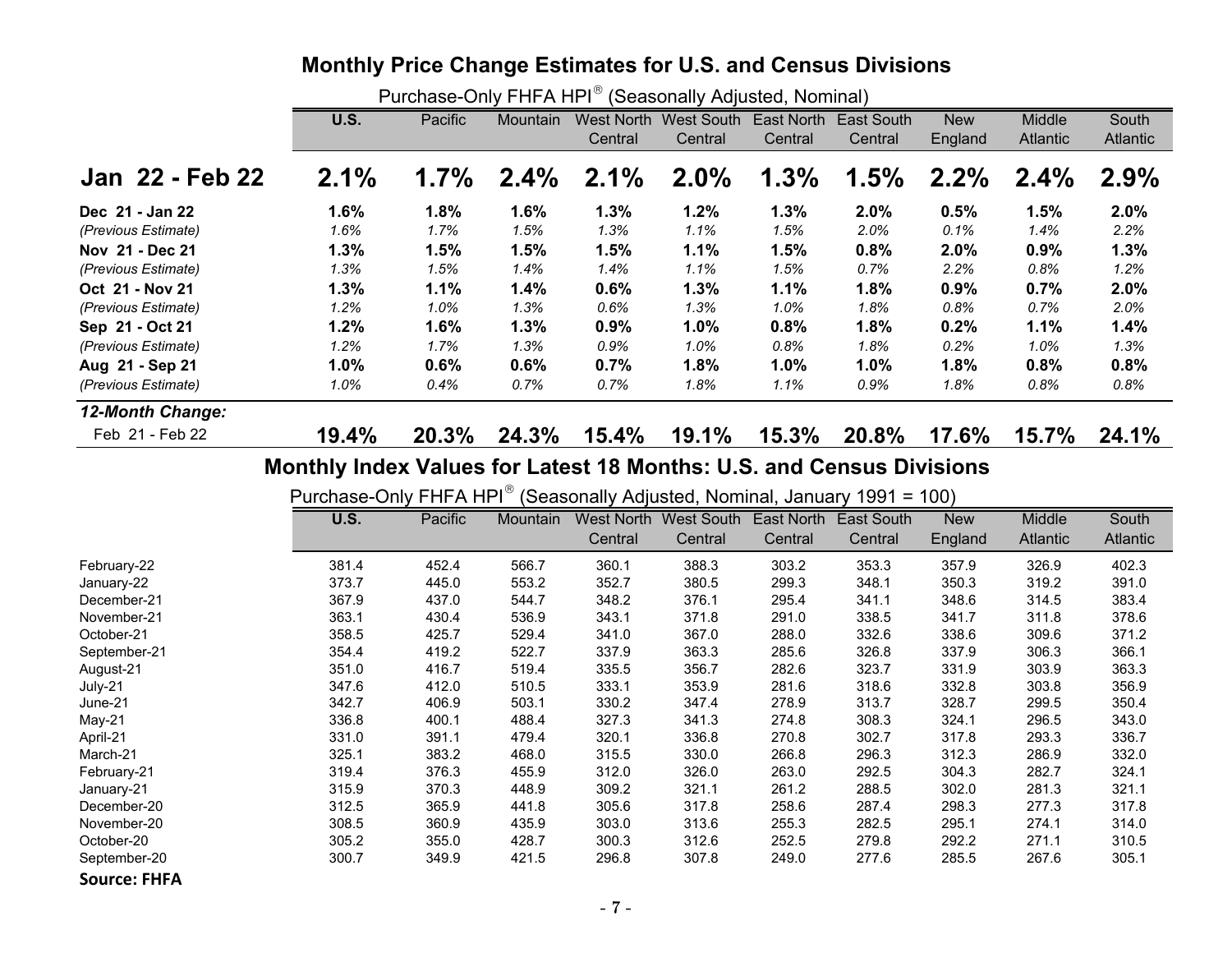## Further background information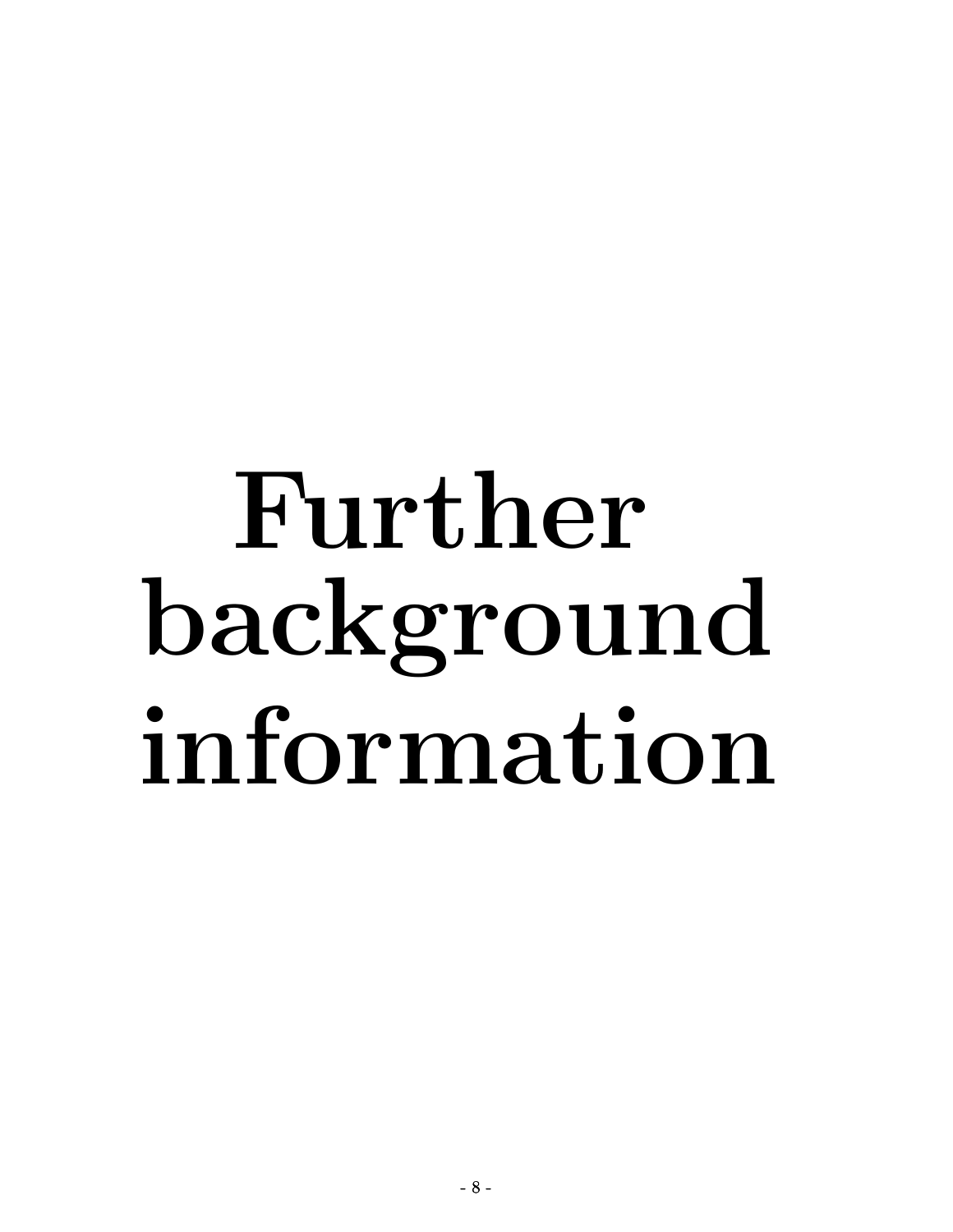### <span id="page-10-0"></span>**An overview of the FHFA HPI**

The FHFA House Price Index<sup>®</sup> (FHFA HPI<sup>®</sup>) is a broad economic measure of the movement of singlefamily house prices in the United States. The production of the FHFA HPI is statutorily mandated (12 U.S.C. 4542) but it began in 1995 with one of FHFA's predecessor agencies, the Office of the Federal Housing Enterprise Oversight (OFHEO). The initial reports contained information about regional and national house price movements. Sample coverage has expanded with better access to new data sources and technological improvements for processing such information. Today, indexes cover all 50 states and over 400 American cities while extending back to the mid-1970s.

FHFA constructs several indexes for different market geographies and periods. The entire suite of indexes is often referenced, in a general sense, as the "FHFA HPI" to reflect that all indexes are created in the same technical manner. The flagship FHFA HPI is the purchase-only index which uses seasonally adjusted, purchase-only data; the index is the most common choice for press releases, news stories, and social media. Additional indexes have been created to address questions about house price changes in other market segments like with refinances, FHA mortgages, or the entire single-family property market. Data constraints preclude the production of some kinds of indexes in certain geographic areas, but multiple index types (flavors) are generally available. Quarterly reports usually contain index flavors such as:

- "Purchase-Only" HPI: Tracks changes in transaction prices for conforming, conventional mortgages that are purchased or securitized.
- "All-Transactions" HPI: Appraisal values from refinance mortgages are added to the Purchase-Only HPI data sample.
- "Expanded-Data" HPI: Sales price information sourced from county recorder offices and from FHA-backed mortgages are added to the Purchase-Only HPI data sample. This index is used to adjust the conforming loan limits, which establish the dollar amount of loans that can be acquired by Fannie Mae and Freddie Mac
- "Distress-Free" HPI: Sales of bank-owned properties and short sales are removed from the Purchase-Only dataset prior to estimation of the index.
- "Annual" HPI. Uses the All-Transactions data but indexes are constructed on a yearly basis to provide data for very small geographic areas like counties, ZIP codes, and census tracts.

|                | <b>National</b> | <b>Census</b><br><b>Division</b> | <b>States</b> | <b>MSAs or</b><br><b>Cities</b> | , ZIP3,<br>Non-metro | <b>ZIP</b><br><b>Codes</b> | <b>Counties</b> | <b>Census</b><br><b>Tracts</b> |
|----------------|-----------------|----------------------------------|---------------|---------------------------------|----------------------|----------------------------|-----------------|--------------------------------|
| <b>Monthly</b> |                 |                                  |               |                                 |                      |                            |                 |                                |
| Quarterly      |                 |                                  |               |                                 |                      |                            |                 |                                |
| Annual         |                 |                                  |               |                                 |                      |                            |                 |                                |

The summary table below details the frequency and geography of the available indexes.

The FHFA HPI suite is built on tens of millions of home sales and offers insights about house price fluctuations at various geographic levels. For more information, see the HPI Frequently Asked Questions, available online at https://www.fhfa.gov/Media/PublicAffairs/Pages/House-Price-Index-Frequently-Asked-Questions.aspx.